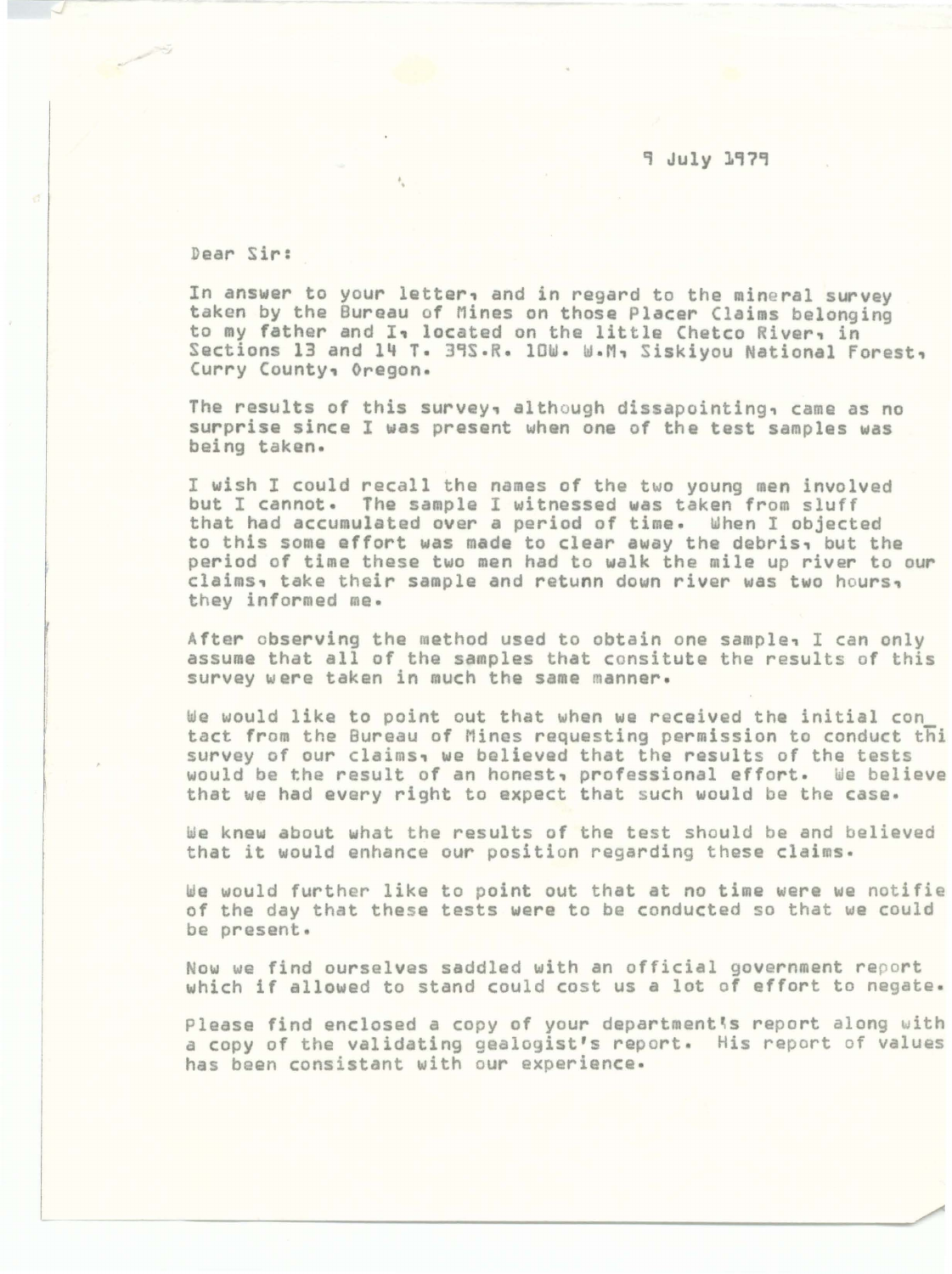If you have any questions please do not hesitate to call on either my father or myself.

Len Ramp, the State Geologist in Josephine County, is familiar<br>with these claims and h<sub>a</sub>s said if he can answer any questions for<br>you he will be glad to do so.

Sincerely:

LYNN PETERSON

Mu te erson PETE PÉTERSON